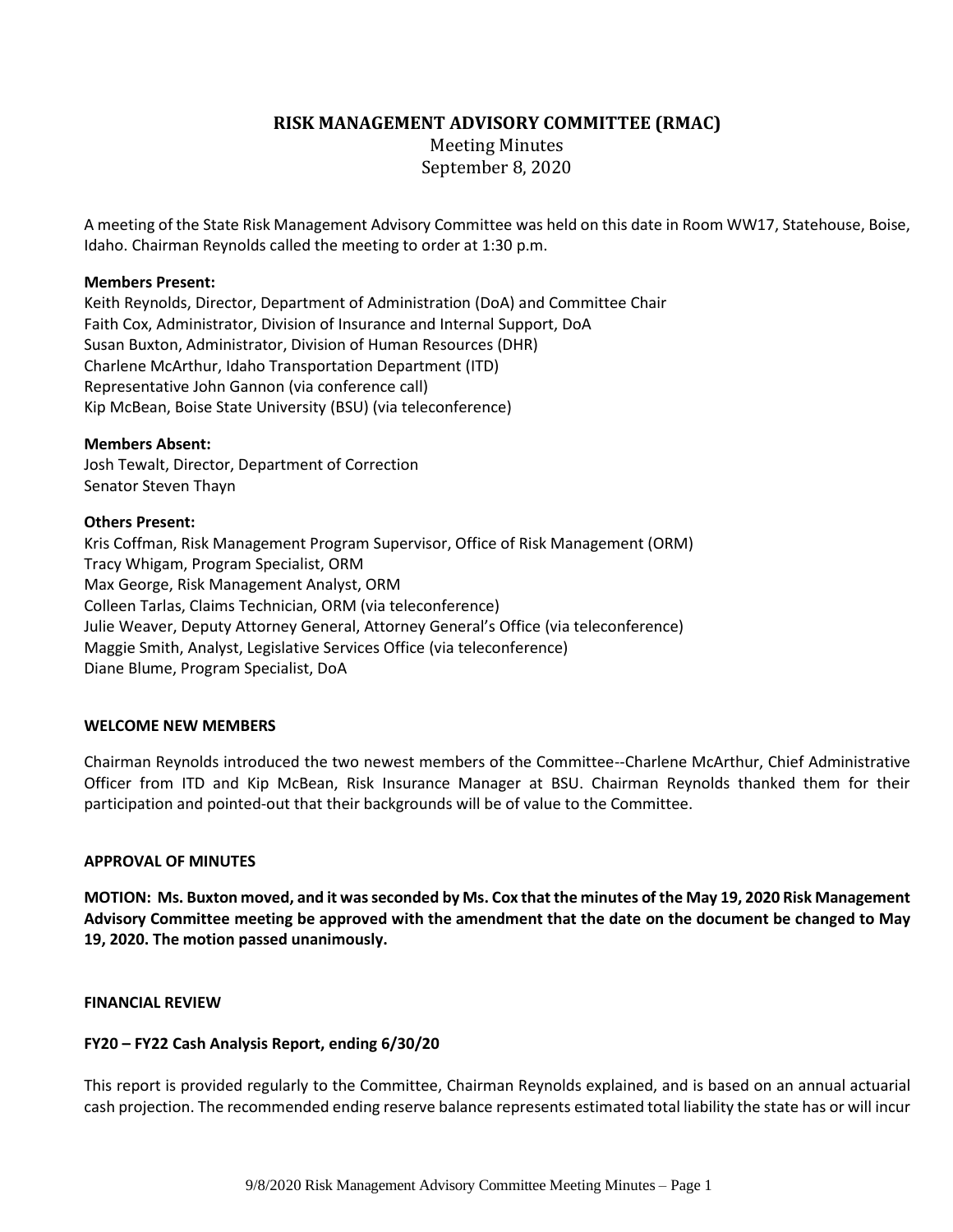by the end of the fiscal year. This methodology was adopted so that setting premiums is both consistent and dependable. One exception is cyber liability which will be covered later in the meeting, he said.

The most important part of the analysis is agency receipts. In FY20 receipts were almost \$13.5 million; in FY21 there were over \$13.7 million; and, in FY22 over \$15 million. The FY22 numbers represent an escalation of claims expenses, increase in load from insurance premiums, and recommended growth in the reserve balances. The largest increase is in the liability area, he noted. Based on Committee recommendations, adjustments have been made to other lines of business to control costs such as auto physical, for example, and switching to a self-funded cyber liability program. Total recommended reserves went from nearly \$14.4 million in FY21 to over \$16.1 million in FY22, and the biggest portion is liability.

Representative Gannon inquired if the projections provided today would have been different if the state had been included in the limited liability legislation that was just passed during the special legislative session. Chairman Reynolds responded that these projections were done in May and there was no known impact of the legislation at that time. Actuaries usually need some basis and history to factor in projections.

He added that there were two significant events that took place over the past year that will affect the dollar amount incurred through the state's liability plan in the future. The first is legislation, passed during the last regular session, that limitssome of the liability on Idaho Protection of Public Employees Act claims. Secondly, a change was made to the state plan offering coverage for salaries and wages for agencies. This will allow the ORM to regulate those costs by having more control over litigation. The ORM will also work with DHR to offer a tiered liability plan where agencies can take advantage of a lower deductible if they follow certain processes through DHR.

The Expense Variance Analysis for FY20 worksheet, Chairman Reynolds continued, includes projections from the state's actuary compared to actual expenditures. The cost for administering the plan, which is not a projected number, has a positive balance of \$132,435. These dollars are payments yet to be paid to the company designing the new ORM information system and will be rolled into FY21. Liability, he continued was projected at about \$3.8 million and actual expenses were nearly \$5.1 million. The variance represents the increase in liability premiums for FY22.

Prior to this year, he said, the state had been insured for Cyber Liability with Lloyd's of London. It was projected that \$71,735 would be spent on claims in FY20; however, there were no payments. The policy included a \$1 million deductible with a recommended reserve balance of only \$293,580 in FY21 which would not have come close to satisfying the deductible. It was recommended to build up the reserve and at the end of FY20 had a balance of about \$790,000; by the end of FY21 it will be nearly \$1.7 million if we have no paid losses. The state has not had a total of \$100,000 in claims for over five years but had been paying about \$560,000 in premiums each year, so this Committee recommended the state self-fund for Cyber Liability insurance, he said. The potential extent of claims, however, could be catastrophic. For example, if there was a breach that affected every license holder in the state of Idaho, just the mailing cost alone to notify everyone would exceed \$1 million.

Inland Marine coverage is for small items, he continued, and over time has built up its reserve and for the last ten years coverage has been provided at no cost to those agencies that schedule out their items. FY20 ended with a positive balance of \$18,331. Boiler (or Energy Systems) coverage also ended the year positively with a variance of \$41,716.

Auto Physical coverage ended FY20 with \$101,610. Staff has worked hard to keep claims down through offering education to agencies. The deductible was also raised from \$500 to \$1,000 per incident, as recommended by this Committee, as an incentive for agencies to promote safe driving. The use of rental cars on state contracts has also been encouraged because they come with insurance coverage.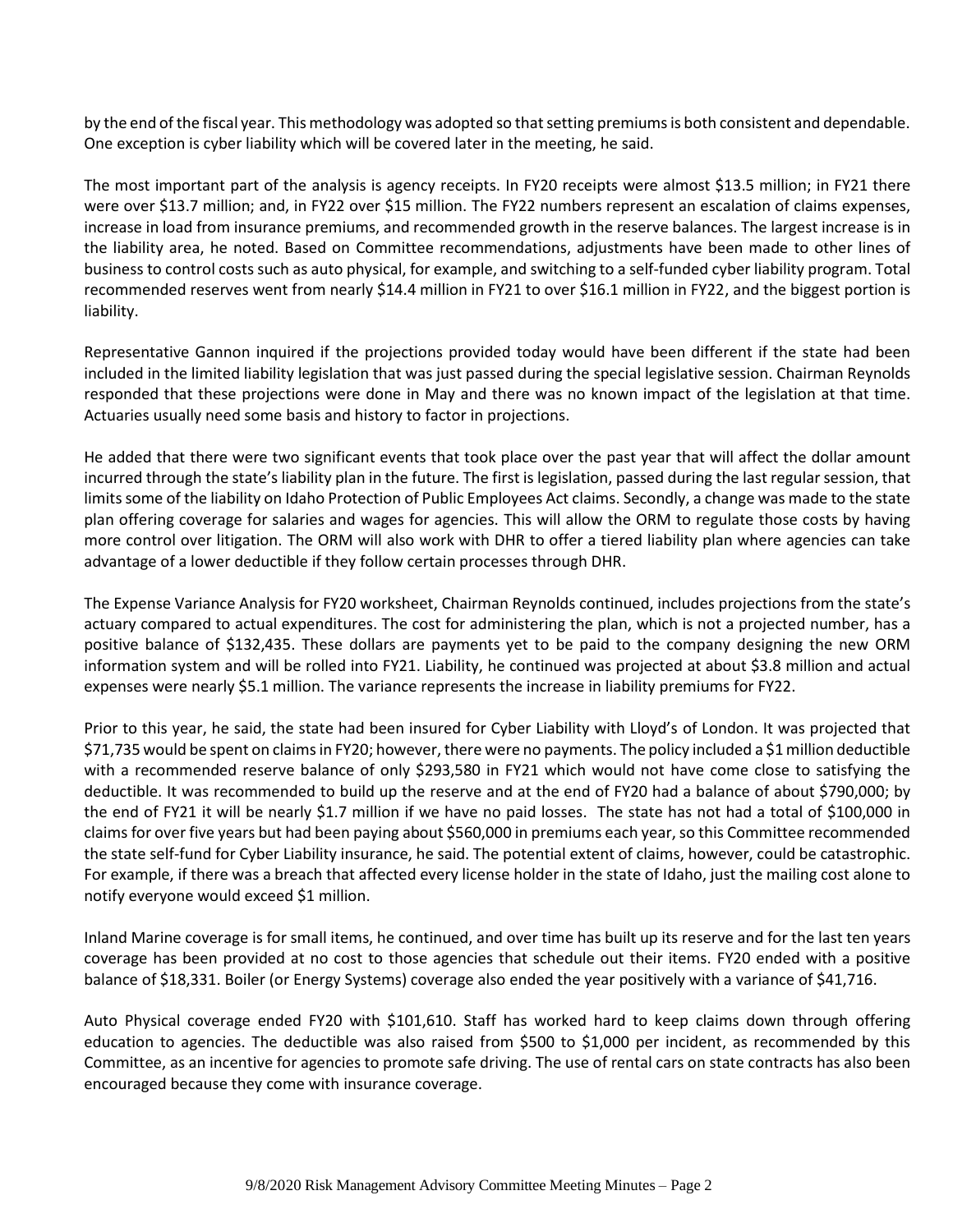Employee Bonds ended FY20 with a negative \$80,213, which is the first time this has happened in many years, he said. This resulted from three losses at the Controller's Office. Property coverage ended FY20 at a negative \$49,118, due to the difficult market at this time for property insurance.

# **FY22 Premiums**

From FY21 to FY22, agency receipts increased by about \$1.3 million, mostly driven by the increase in liability premiums, Chairman Reynolds explained. Property coverage also increased significantly by about \$700,000. Cyber Liability has an anticipated \$1.4 million reserve balance at the end of the year and agency billings have not yet been projected. Inland Marine and Employee Bond and Crime premiums will continue to be waived in FY22. Auto Physical receipts continue to be reduced through implementation of cost-saving initiatives, and he said he hopes to see similar results with liability as initiatives are implemented in that line of coverage as well.

# **UPDATE FROM STATEWIDE RISK MANAGER**

## **July Renewal Outcome and Changes**

Ms. Cox pointed out that six major lines of coverage were renewed in July. Property coverage has been difficult to secure at a reasonable rate. Previous coverage was with Travelers with a \$350,000 deductible. The renewal secured a 50/50 Code Share Program which is with Travelers and XL Insurance to garner premium relief. This share program also helped reduce dependency on Travelers and encouraged competition between the two companies on rates. In addition, XL has expertise with loss control and safety. The only downfall is if there is a loss that exceeds the deductible there will be two separate claim adjusters to work with, she said.

Initially, the rate increase came in over 50%, but was brought down to 9.47% with the Code Share Program; however, the deductible was increased to \$1 million. The overall rate increase is only about 4.74% because the state's property value has gone up from \$9.2 billion to \$9.6 billion. This Committee had been considering an increase in deductible and going to a self-funding model because of the state's positive loss history, she said.

The second renewal was for Boiler and Machinery, or Energy Systems, for a flat increase of 4.53% which relates to a 4.52% property value increase. Terrorism coverage was also flat with no increase. Public entities are seeing about a 20% or higher increase in Reinsurance coverage, she added, but the state was able to secure it at a 14.17% increase. The policy will now exclude sexual molestation coverage which had been included in prior years. The state will continue to provide this coverage through its self-funded liability program but there will not be the additional protection if a loss occurs for sexual misconduct.

Cyber Liability coverage was offered at a 6% increase but because of the state's positive performance and the fact that there is a tort cap limit, it was determined it was in the state's best interest to also self-fund. If the reserves are high this may eventually be a line of coverage where premiums are waived as well, she said.

Employee Bond and Crime renewed with a 7.68% increase and included a higher deductible due to the lack of controls around losses last year. Those controls have since been put into place. Out-of-State Workers Compensation coverage was placed under a new carrier which decreased costs by 74.19%.

She provided a three-year look-back report covering FY18 through FY20 showing how many claims were received by line of business; how many claims are still open; number of claims in litigation; and, the amount paid to date. Through FY20 there were 332 liability claims and \$129,366 has been paid out to date compared to FY17 when over \$2.2 million was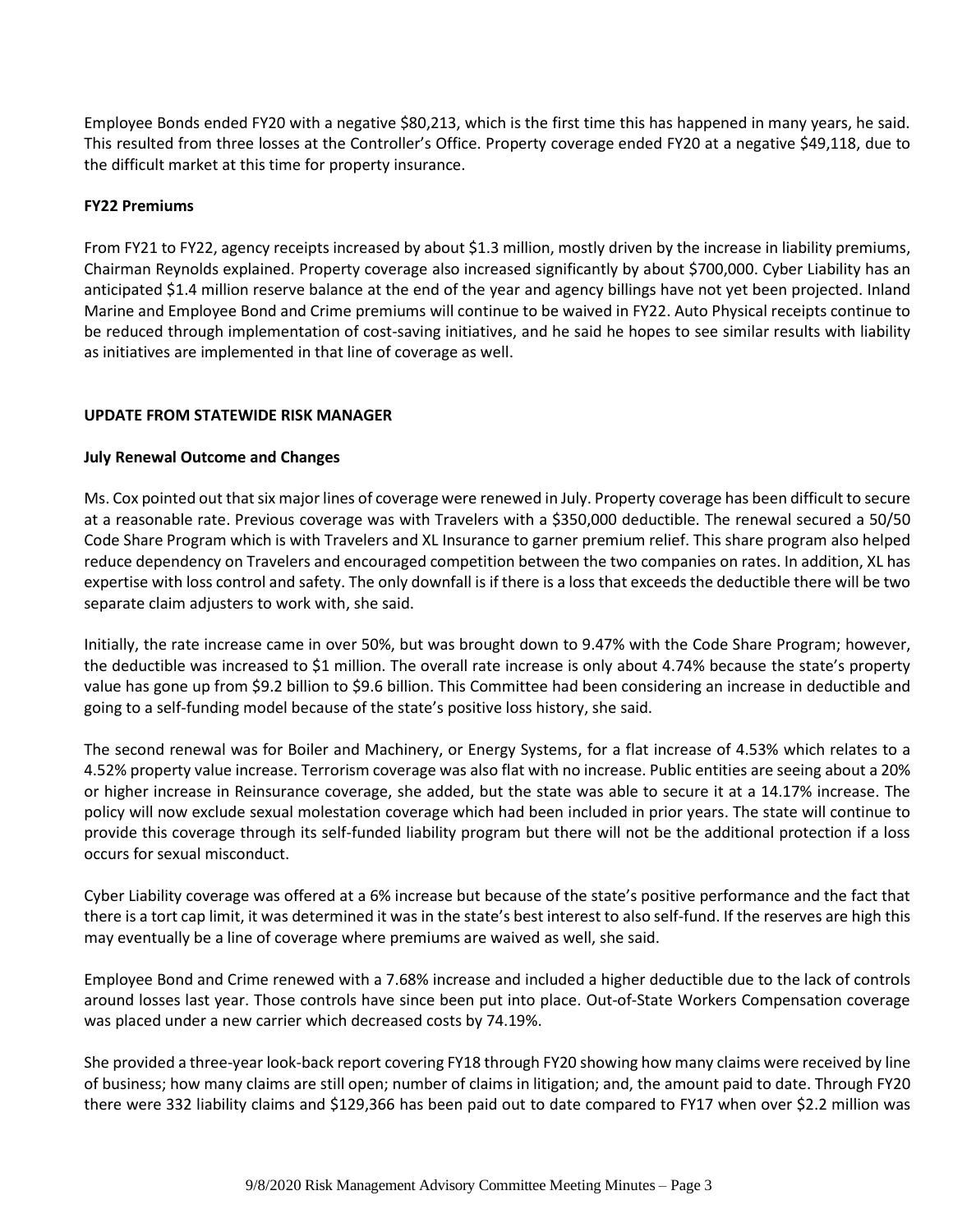expended. It takes up to ten years sometimes to settle liability claims, she said. The biggest payouts have been for whistle-blower and employment-related claims.

### **New Risk Management Information System Update**

Origami Risk was selected to implement a Risk Management system, she continued, and it is currently in the testing phase with go-live anticipated by the end of the year. A training plan for all agencies is being discussed with plans to have all users trained by the go-live date.

## **General Liability Projections Based on New Modeling**

In its last meeting, the Committee discussed a new methodology for liability premium projections. The new Risk Management system has no way to implement the current method which was based on a year-over-year update of data collected 30 years ago. Director Tewalt had requested information showing how the new method will affect each agency and she distributed a spreadsheet with that information.

Going forward, premiums will be based on five factors: total building value (10%), employee count (25%), vehicle count (25%), claims history (20%) and claim count (20%). This will be smoothed out at \$100,000 so if an agency has a milliondollar loss, it would limit the agency's exposure for the loss to \$100,000. Under the old methodology, some agencies had been paying more than their share of premiums such as the Department of Correction and ITD, which are basically the same size they have been for many years. Agencies that have grown over the years will be paying more.

Chairman Reynolds expressed that it's important to administer the premiums consistently and fair. A non-discretionary adjustment will be done through the appropriation process and the new rates will be added automatically to agencies' budgets.

# **Revised Retained-Risk Document Effective 7/1/20**

As the state is implementing self-funded lines of coverage, its Retained Risk Document has been revised to model an insurance policy. Two major changes were made in the process. First, Security and Privacy Liability coverage was added to be consistent with what agencies were used to under an actual cyber insurance policy; agency retention is \$10,000 per occurrence. Included is security breach response, multimedia liability, and cyber extortion, for example.

The other revision is adding endorsements when changes are made. Recently added was wages and benefits for employment-related claims which hadn't been covered before. It specifies that agencies will be responsible for \$25,000 per occurrence for an employment-related claim. This will make it easier for Risk Management to negotiate settlements because it will not matter whether agencies have funds in their budget for wages and benefits, as they will be covered through the plan.

Representative Gannon asked how disputes between agencies and Risk Management are handled. Chairman Reynolds responded that depending on the claim components, various percentages of coverage would result in a negotiation with agencies. If ever there were a dispute, resolutions would be put into place to avoid such issuesin the future. All coverage is statutorily prescribed, he said, and staff looks to provide for coverage whenever possible.

#### **Risk Management Overview Document for Directors and Officers**

As administrative and leadership positions change throughout state government, agencies are sometimes confused about what is covered by the state such as errors that occur while an employee acts within the scope of employment.